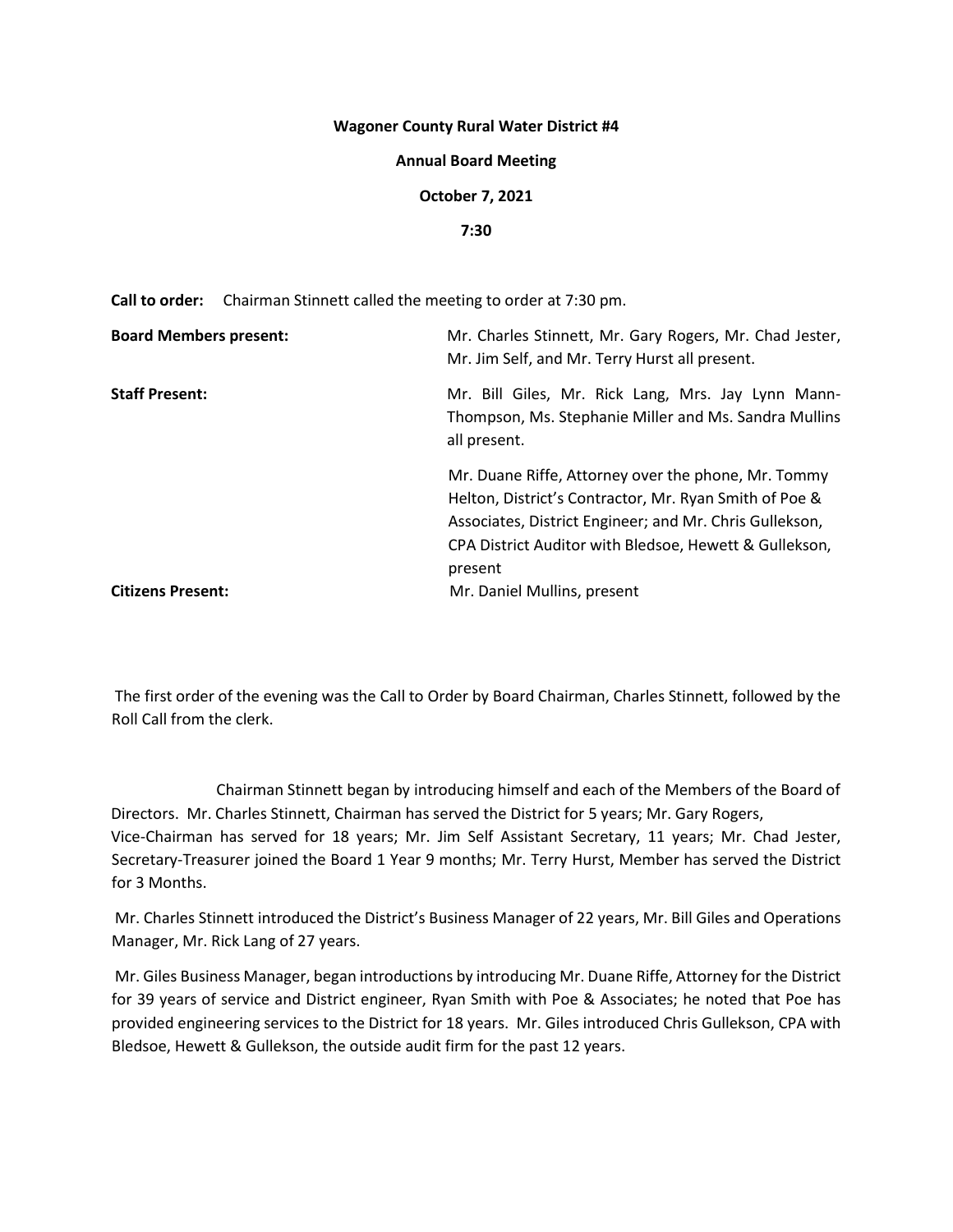Mr. Giles then introduced those members of the RWD#4 Customer Service staff present, acknowledging their respective years of service to the District: Ms. Jay Lynn Mann-Thompson customer service, billing 21 years, Ms. Sandra Mullins, Customer service 1 Year 5 months and Ms. Stephanie Miller, Customer service 6 years.

Mr. Rick Lang, Operations Manager ACKNOWLEDGE the Maintenance, Water Plant, Sewer and Oneta Employees. Mr. Lang stated that there are four employees at the water plant, counting the Oneta employee. There are three sewer employees and five employees in maintenance.

Mr. Charles Stinnett inquired whether there were any questions regarding personnel; no question or discussion arose. The sign-in sheet of the Annual Board Meeting Attendees is attached hereto and incorporated into the official record.

## **Proof of Notice of the Meeting**

Business Manager Mr. Bill Giles directed attention to the Notice of Annual Meeting provided to all tap holders [Tab 2], the Notice of Publication of the Annual Meeting [Tab 3] as published in the Tulsa Business & Legal News, the Wagoner Tribune and Affidavit-of-mailing validated by Mr. Scott Coggins, [TPSI] verifying the mailing of notice to all Rural Water District #4 tap holders on September 15,2021 in full compliance with all open-meeting regulations.

# **Reading and Approval of the Minutes of the October 1, 2020 Board Meeting.**

Mr. Giles directed attention to the published Minutes for the 2020 Annual Meeting [Tab 4]; Mrs. Sandra Mullins made motion to accept the minutes as presented. Tommy Helton moved to second the Motion to not read the 2020 meeting minutes. An oral vote was called on the Motion; all respondents answered aye, no objections was entered, the Motion to Approve the minutes as recorded is approved. The Minutes of the Annual Board Meeting for 2020 are herewith incorporated into the permanent District Board Records.

## **Qualifications for Directors**

Chairman Stinnett turned the floor to Attorney Duane Riffe who briefly reviewed the qualifications for members of the Board of Directors under the Districts By-Laws. Attorney Duane Riffe related that any candidate must 1) be a benefit holder and candidates must have at least one (1) tap in good standing within the District. 2) District By-Laws, Article 7 (a,b) stipulates that a written Notice of Candidacy must be filed not less than forty -five (45) days nor more than ninety (90) days prior to the Annual Meeting. He stated that Board Member positions have rotating term expiration; he noted that there are two Members Ward 3 & 4 positions to be filled in the election on the Board, the incumbent had met the candidacy requirements and there was no opposition. Mr. Riffe noted that electing them by acclamation will be in order.

# **Election of Director(s)**

Mr. Riffe took the floor to explain the process of election of Directors; he referred attendees to the record of candidate filing [Tab 5]. He reiterated that the applicant had met candidacy requirements. Mr. Chad Jester is to be elected by acclamation. Also, Mr. Terry Hurst had met candidacy requirements and is to be elected by acclamation. Mrs. Sandi Mullins made motion to elect Chad Jester by acclamation, Mr. Tommy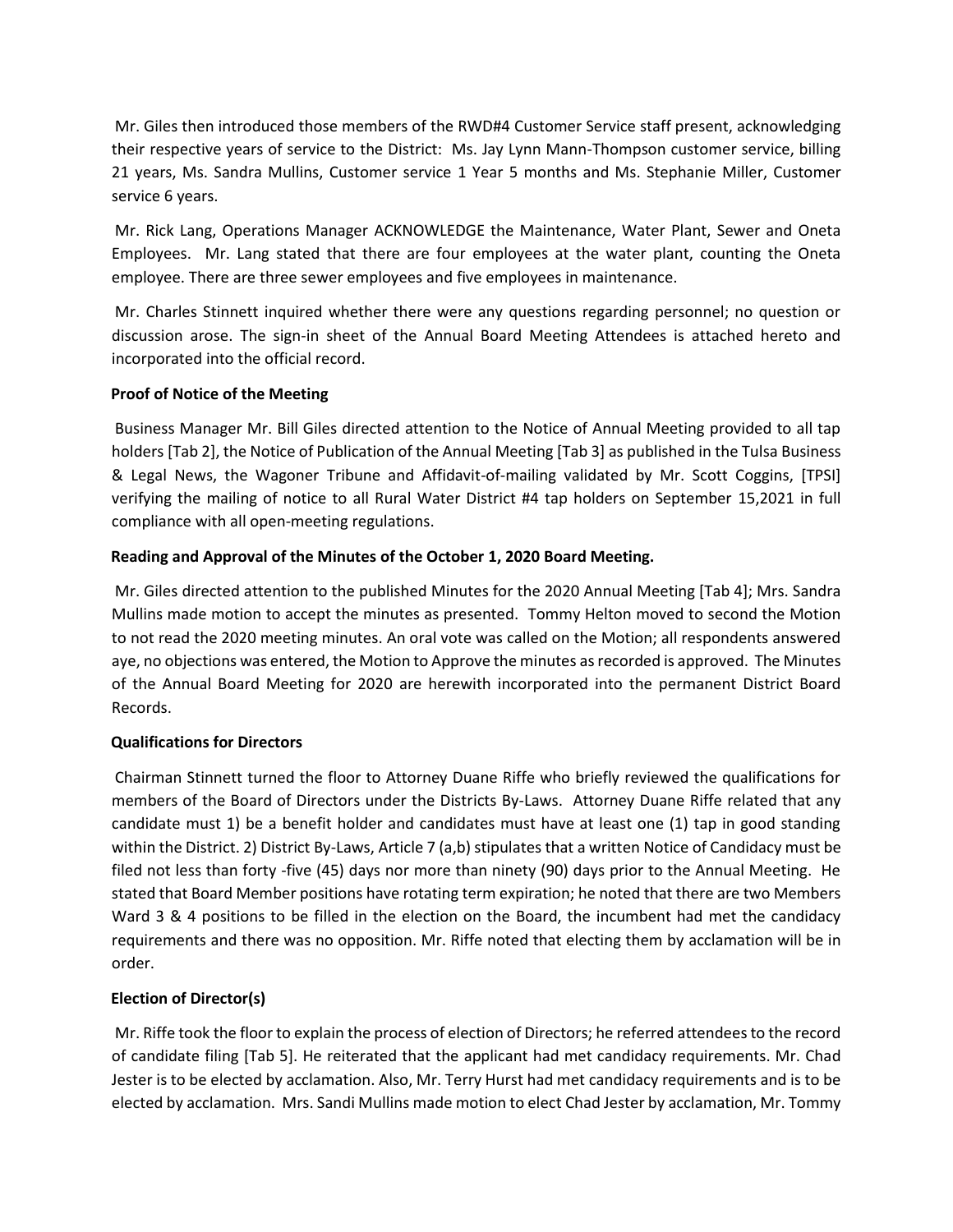Helton seconded the motion. All respondents answered aye, no objection was entered. The motion that Mr. Chad Jester is to be re-elected to the Board carried. Also, the motion that Mr. Terry Hurst is to be reelected to Member on the Board was moved by Mrs. Sandi Mullins and, seconded by Mr. Tommy Helton. All respondents answered aye, no objections were entered. The motion carried.

# **Annual Audit Report**

Mr. Bill Giles directed attention to the Audit report [Tab 7] and re-introduced Mr. Chris Gullekson, CPA with the District's Auditing firm, Bledsoe, Hewett & Gullekson, CPA's LLP [the independent external audit firm for the District]. Mr. Gullekson began to address the Board and attendees regarding the report. He related that the full audit document addresses the responsibilities of the District's Management and those of the Independent Auditor to comply with the Government Accounting Standards (issued by the Comptroller General of the United States).

Mr. Gullekson explained that this audit covers the fiscal period of July 1, 2020 through June 30<sup>th</sup> 2021; he remarked that most of the financial information remains consistent from year to year with the variable factor being that the District's continued growth.

Mr. Gullekson stated that in their opinion, the financial statements referred to above present fairly, in all material respects, the respective financial position of the business activities of the District as of June 30, 2021 and the respective changes in financial position and cash flows thereof for the year then ended in conformity with accounting principles generally accepted in the United States of America.

With no additional questions or discussion, Mr. Daniel Mullins entered a Motion that the board approve the Audit Report as entered into the record; Mr. Tommy Helton moved to Second the Motion. An oral vote was called--- all respondents answered aye, no nay vote was entered; the Motion approving the Annual Audit Report and entered it into the official record is carried.

## **Annual Engineering Report**

Chairman Charles Stinnett turned the floor to Mr. Ryan Smith representing Poe & Associates, Inc. to present the Engineer's Report 2021 [Tab 8]. He briefly reviewed the history of Poe & Associates and their qualifications which are specific to water & sewer districts as well as his responsibilities with the firm on behalf of the District.

Ryan's review included recently completed 2021 and future Projects and developments, twelve (12), hydraulic analyses this past year: Wynstone Phase 2, Eagle Point IV, Flowers Development, South Brook, Evergreen Hills, Estates at Ridgewood South, Park Place I, East Village Phase III, Highland Ridge, Emerald Falls V, Box Valley, and Whiskey Ridge II.

209<sup>th</sup> Waterline Relocations (61<sup>st</sup> to 81<sup>st</sup>) will consist of approximately ¼ mile of 12-inch waterline. These waterline projects will be included in the roadway improvements projects.

OWRB Wastewater Treatment Plant is currently in the bidding phase, the proposed mechanical wastewater treatment plant will have a design capacity of 0.98 million gallons per day (MGD) and will serve the District's sewer area for the foreseeable future. This mechanical treatment plant will replace the existing lagoon system which is under consent order from ODEQ due to discharge permit violations.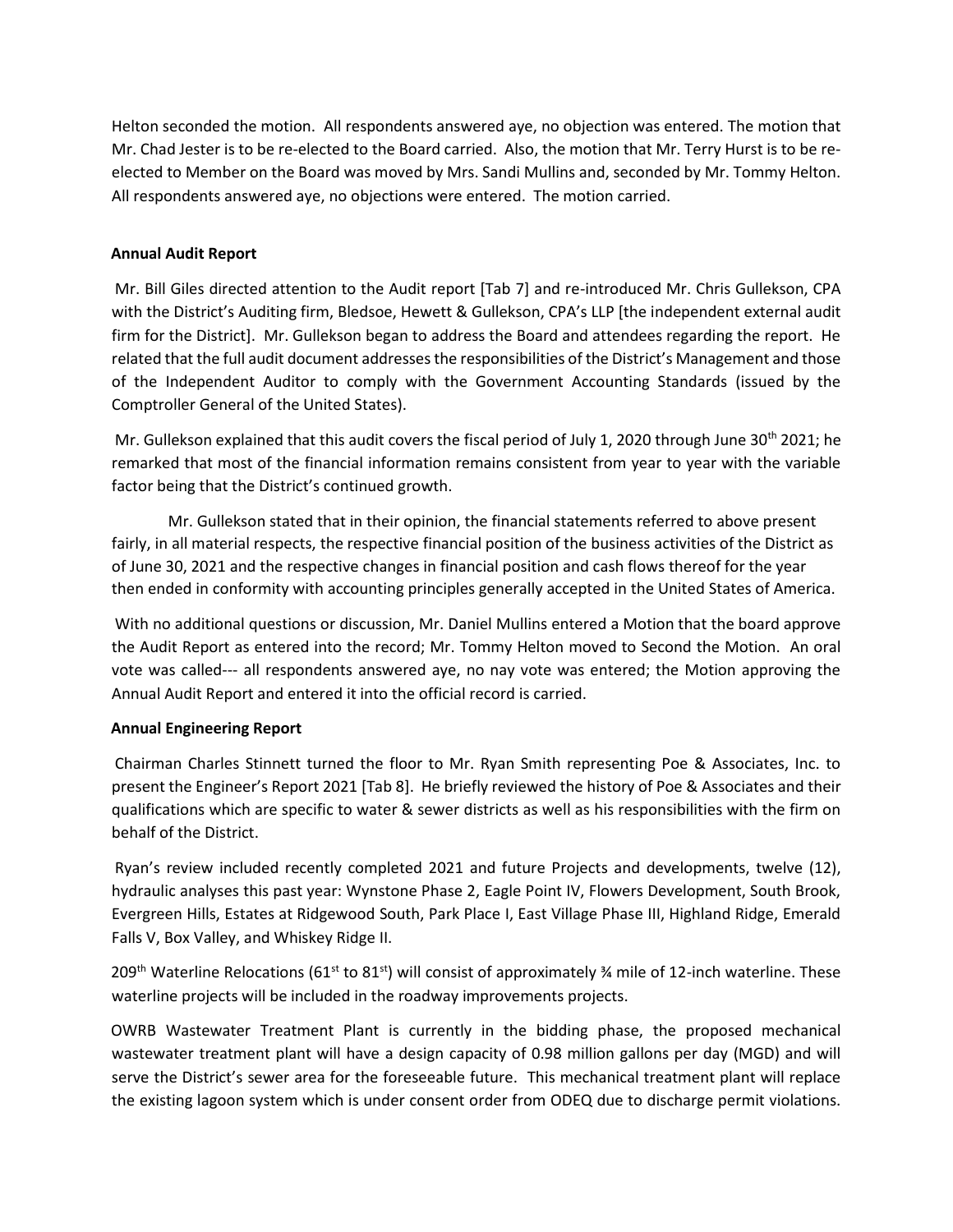This state-of-the-art mechanical wastewater treatment plant will meet EPA standards and is being designed to accommodate the growth anticipated over the next 30 years. This project also includes upgrades to the two largest District lift stations in order to efficiently convey wastewater to the new plant. Construction is scheduled to begin in early 2022 with completion in 2024.

101<sup>st</sup> Street Widening Relocations project consists of relocation of District water and sewer utilities along 101<sup>st</sup> Street from the Creek Turnpike to Oneta Road due to roadway widening. This project is currently under construction and is approximately 36% complete Relocations are being paid for by the State and County government.

 $61<sup>st</sup>$  Street from 193<sup>rd</sup> E. Ave. to 209<sup>th</sup> E. Ave. & 193<sup>rd</sup> E. Ave. from 51<sup>st</sup> to 61<sup>st</sup>This project, which includes relocation of approximately 750 feet of 12" waterline in order to accommodate roadway improvements, is nearly complete. This was paid for by the City of Broken Arrow.

193<sup>rd</sup> E Ave from 51<sup>st</sup> to 61<sup>st</sup> streets, Broken Arrow is in the process of widening this roadway. There are minor relocations to box existing 12" and 4" waterlines associated with the roadway improvements that will be performed to accommodate the widening. The cost of the improvements will be paid for by the City.

193<sup>rd</sup> E Ave from 41<sup>st</sup> and 51<sup>st</sup> Street Intersections. These intersections will soon be reconstructed to a roundabout design. There will be minor relocations of the District's waterlines at these intersections to accommodate the improvements and will be paid for by the County.

Mr. Smith then presented a synopsis of the sanitary sewer system, noting that waste water is currently being collected and processed from thirty-two (32) subdivisions and pumped through nineteen (19) sewer lift stations. He related that the sanitary sewer system is chlorination/de-chlorination approaching capacity; steps are currently being taken to evaluate all aspects of the existing sanitary sewer system and make recommendations for improvement(s) to accommodate the District's future growth. Mr. Charles Stinnett entered a Motion that the Board accept the Engineer's Report as entered into the record: Mr. Chad Jester moved to Second the Motion. An oral vote was called; all respondents answered aye, no nay vote was entered; the Motion accepting the Engineer's Report carried as entered.

## **Old Business.**

Mr. Giles and Mr. Lang each stated for the record that they had no old business to bring before the board. No action is required.

## **New Business.**